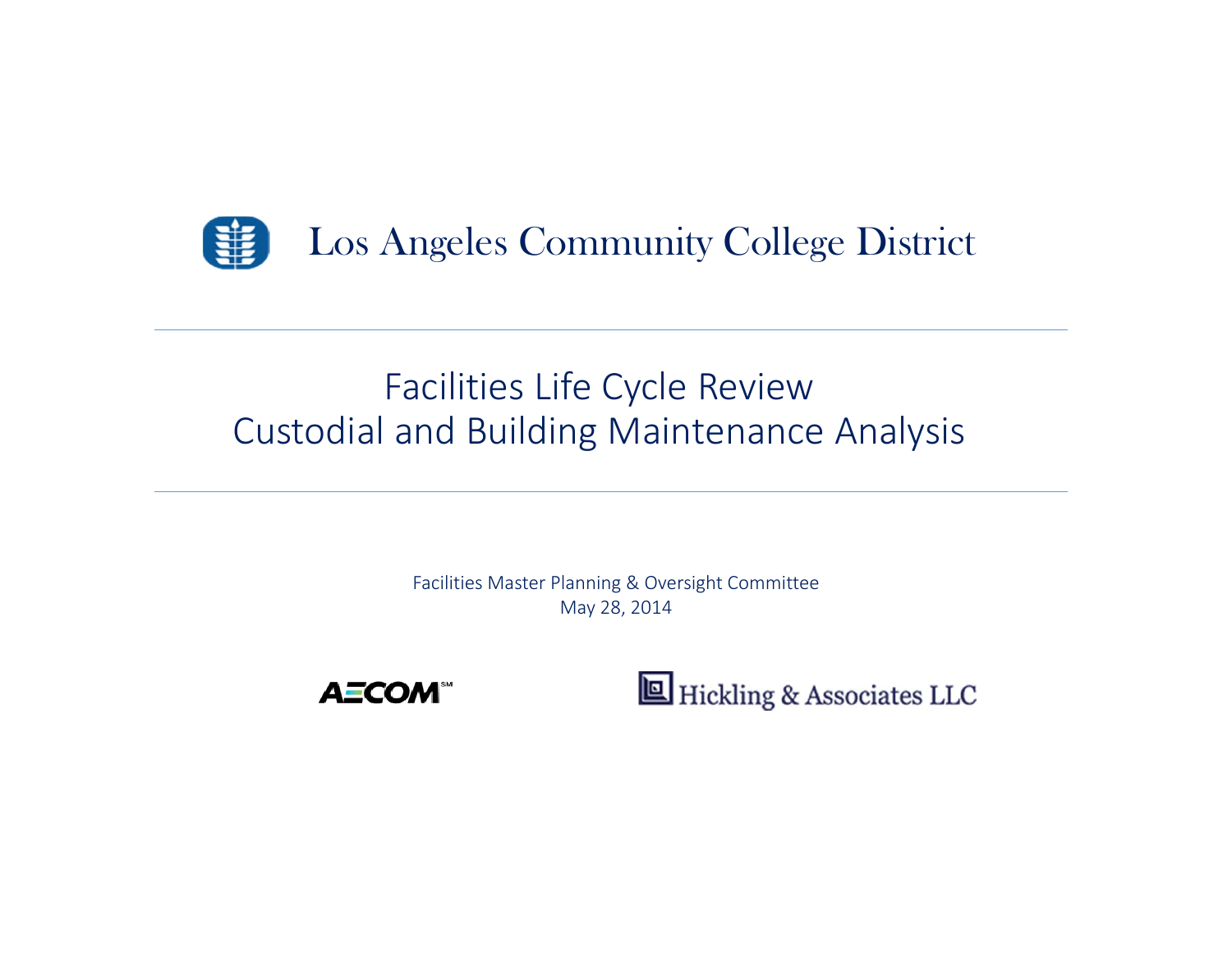## Agenda



# Facilities Life Cycle Cost



# Maintenance and Operations – Current Performance Data



# Findings, Recommendations, Next Steps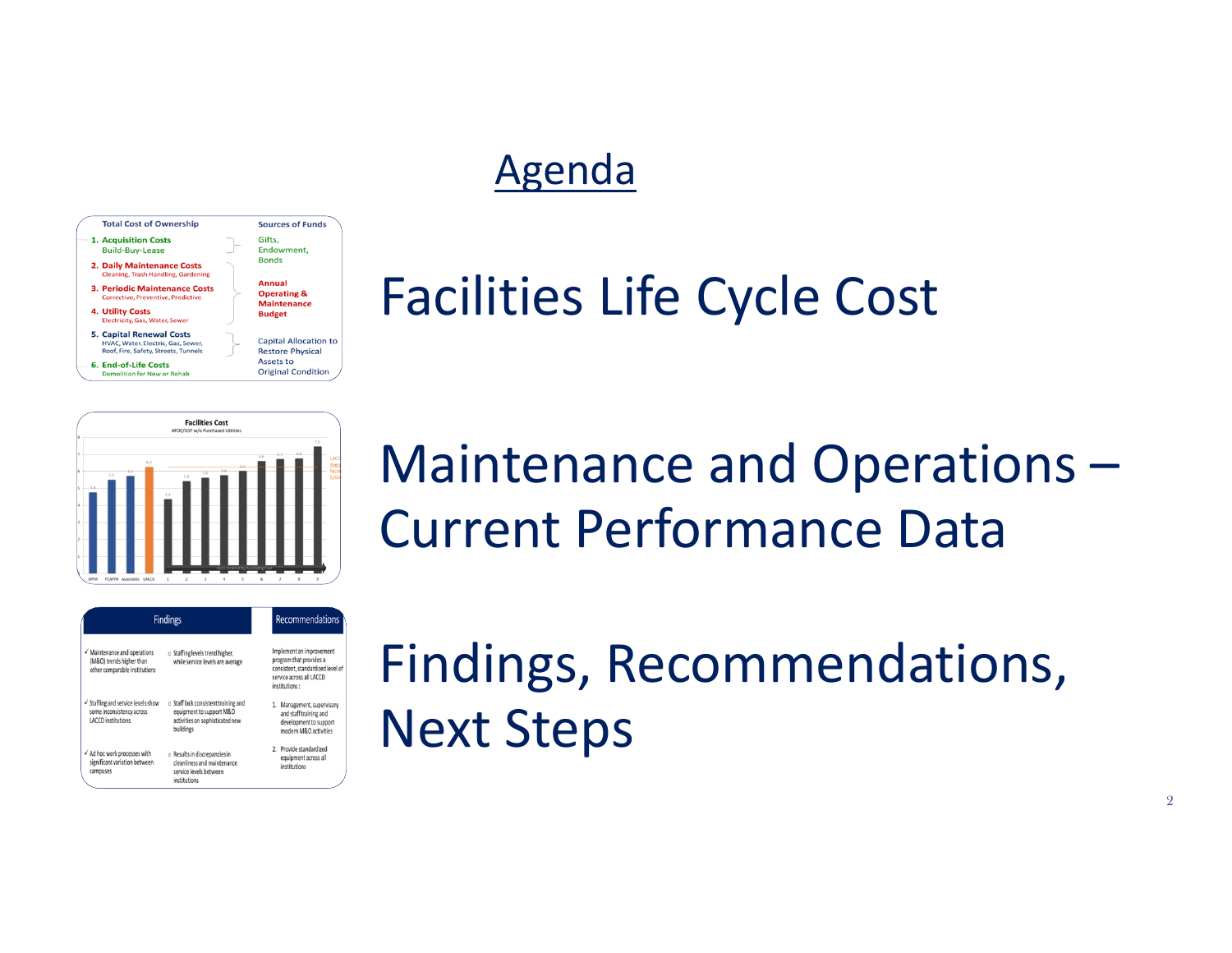

#### Life Cycle Assessment Report **Total Cost of Ownership** Sources of Funds May 2014 Total Cost of Ownership

|                          | $\div$ 1. Acquisition/Construction Costs $\bar{\phantom{\phi}}$<br><b>Build-Buy-Lease</b> |
|--------------------------|-------------------------------------------------------------------------------------------|
| Today's                  | <b>2. Daily Maintenance Costs</b><br>Cleaning, Trash Handling, Gardening                  |
| <b>Focus</b>             | <b>3. Periodic Maintenance Costs</b><br>Corrective, Preventive, Predictive                |
| <b>Primary focus</b>     | <b>4. Utility Costs</b>                                                                   |
| of college<br>facilities | Electricity, Gas, Water, Sewer                                                            |
| directors                | <b>5. Capital Renewal Costs</b>                                                           |
|                          | HVAC, Water, Electric, Gas, Sewer,<br>Roof, Fire, Safety, Streets, Tunnels                |
|                          | <b>6. End-of-Life Costs</b><br>Demolition for New or Rehab                                |

Bonds, Gifts, Endowment

**Annual Operating & Maintenance Budget**

Capital Allocation to Restore Physical Assets to Original Condition

Hickling & Associates LLC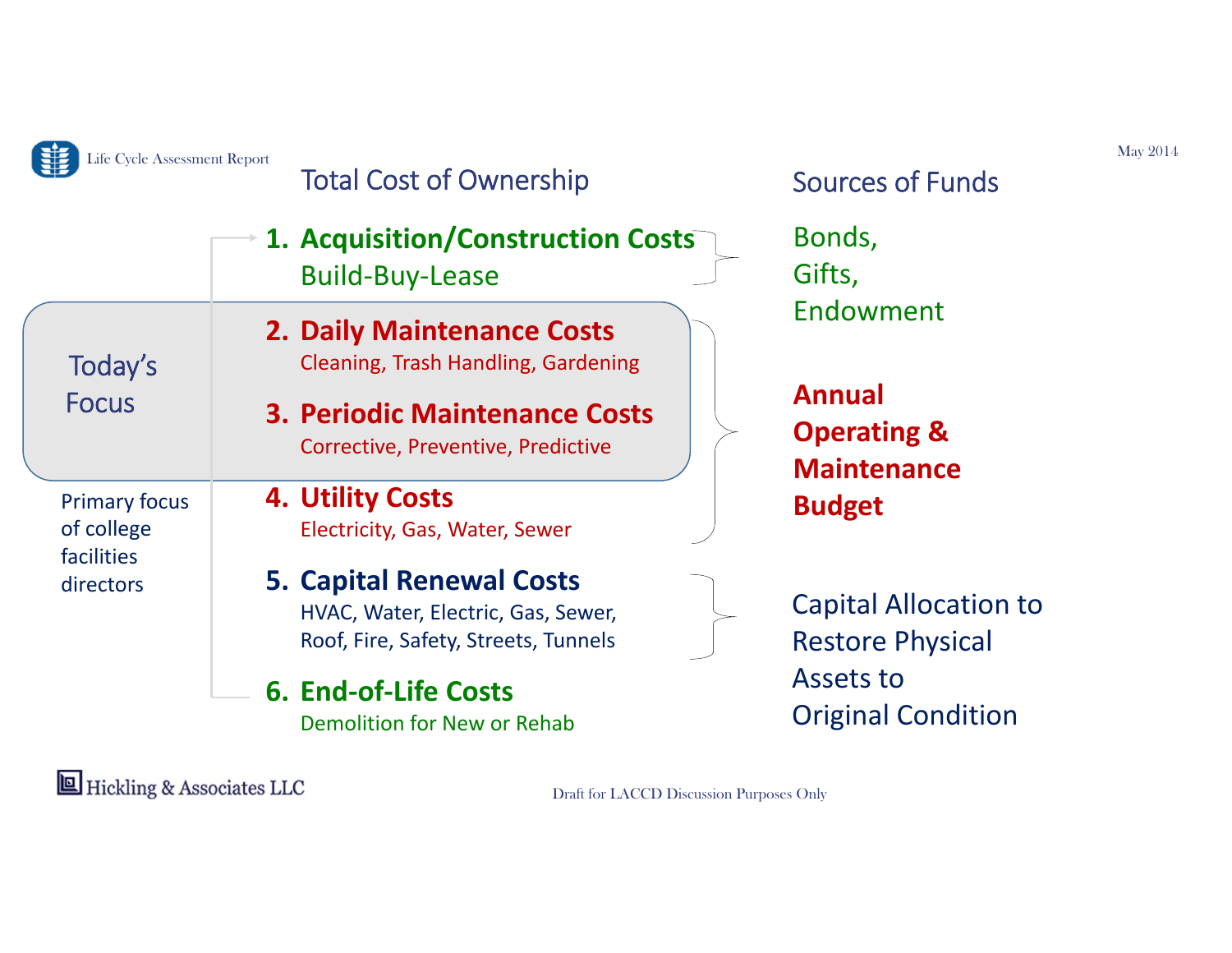

## APPA

- Higher Education Facilities Management Association
- ■ 100 Years

APPA seeks to create positive impact in educational facilities on three important levels:

- $\bullet$  APPA transforms individual facilities professionals into higher performing managers and leaders, which…
- $\bullet$  Helps transform member institutions into more inviting and supportive learning environments, which…
- $\bullet$  Elevates the recognition and value of educational facilities and their direct impact on the recruitment and retention of students, faculty and staff.

Hickling & Associates LLC

## Facilities Performance Indicators

- FPIs are <sup>a</sup> comprehensive, standardized set of cost and performance measures for higher education facilities
- Annual survey with 400+ participants; free to APPA members
- LACCD has already participated for two years

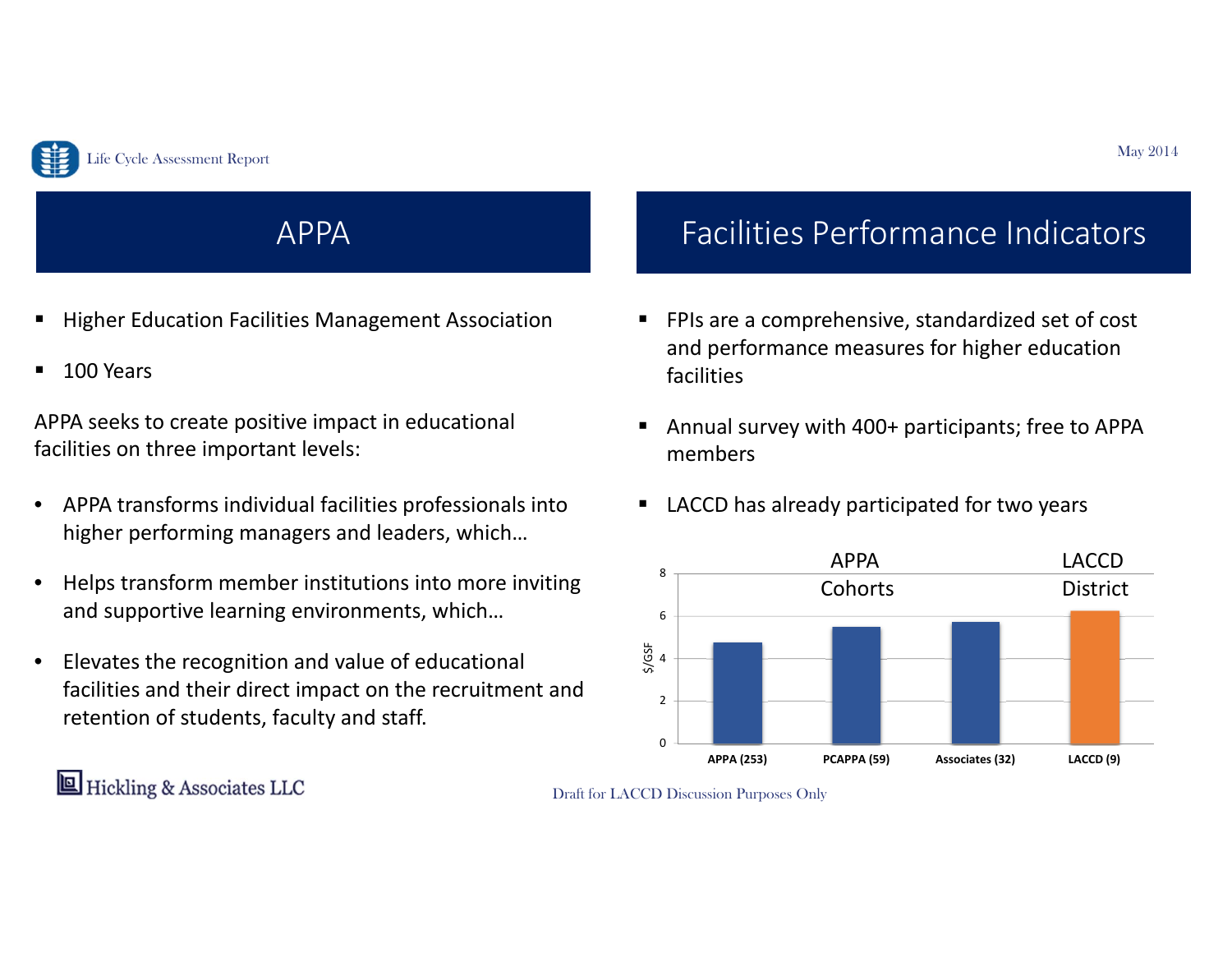







| Custodial |                 | Maintenance |                 |
|-----------|-----------------|-------------|-----------------|
| 1         | <b>Spotless</b> | 1           | Showpiece       |
| 2         | Tidy            | 2           | Stewardship     |
| 3         | <b>Casual</b>   | 3           | Care            |
| 4         | <b>Dingy</b>    | 4           | <b>Reactive</b> |
| 5         | <b>Neglect</b>  | 5           | Crisis          |

Hickling & Associates LLC

Draft for LACCD Discussion Purposes Only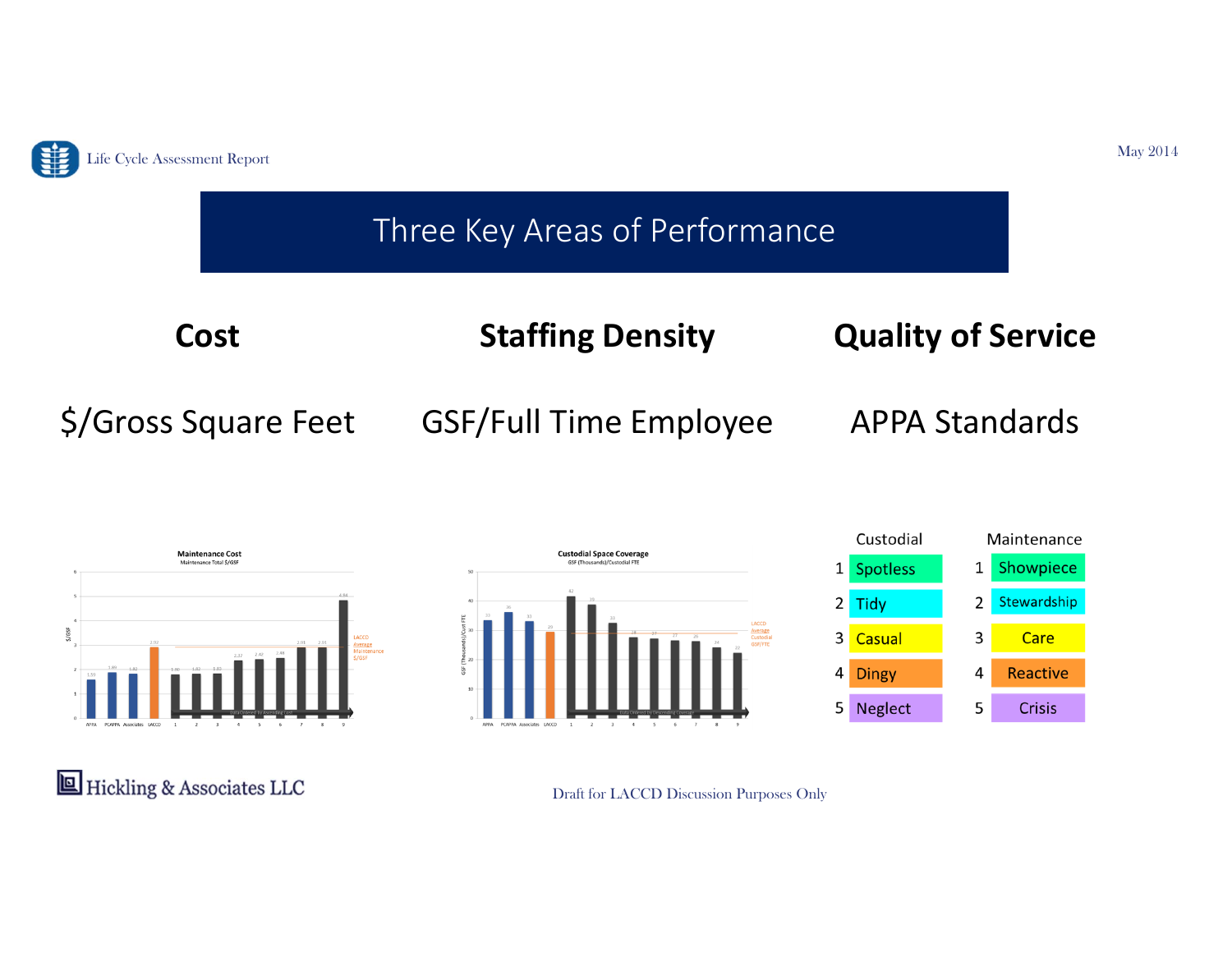

#### Annual Facilities Operating Expense (AFOE) w/o Purchased Utilities

 $\blacksquare$  Annual Facilities Operating Expense per Gross Square Foot (without utilities), is comprised of Administrative, Custodial, Building Maintenance, Grounds and "Other" costs

8

- LACCD average costs trend higher than geographic and similar institution averages
- $\blacksquare$ **There is significant variation** across the colleges

Hickling & Associates LLC



#### **Facilities Cost** AFOE/GSF w/o Purchased Utilities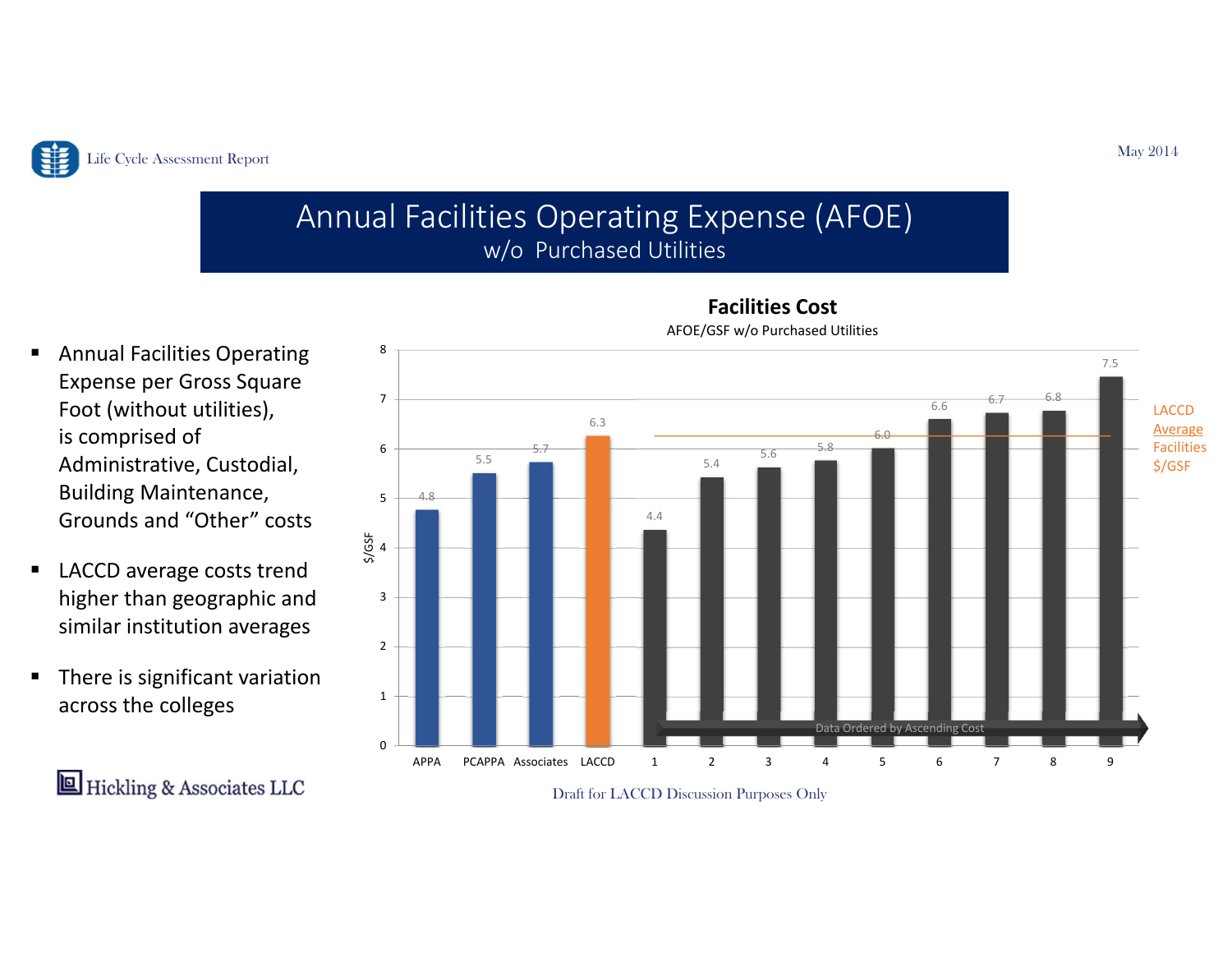

#### Custodial Total Cost

- 1.401.64 1.78 1.90 1.29 1.78 1.79 1.86 1.95 2.07 2.10 2.14 2.31 011 2 2 3 APPA PCAPPA Associates LACCD 1 2 3 4 5 6 7 8 9 \$/GSF **LACCD** Average **Custodial** \$/GSF Data Ordered by Ascending Cost
- **Custodial Cost**Custodial Total \$/GSF
- $\blacksquare$  Custodial Total Cost includes labor, materials and services
- $\blacksquare$  Institutional custodial costs appear to be higher than cohort averages
- $\blacksquare$ **There is significant variation** across the colleges

Hickling & Associates LLC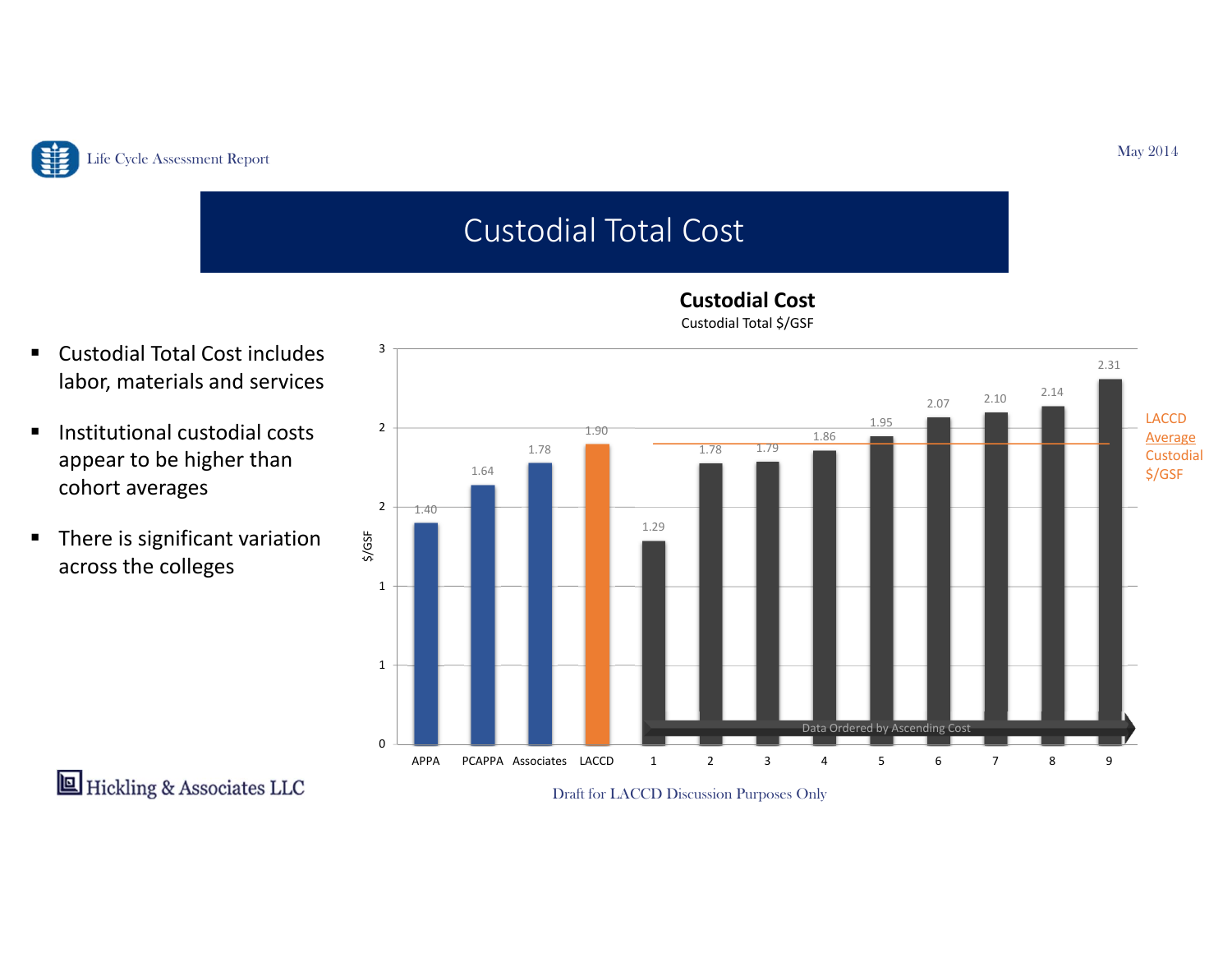

### Custodial Staffing Density

- $\blacksquare$  Staffing space coverage tends to be about 10 to 15%less than cohort averages
- Reported custodial service levels are average – in spite of higher costs
- $\blacksquare$ **There appears to be** significant variation in costs and staffing levels across the LACCD campuses

Hickling & Associates LLC

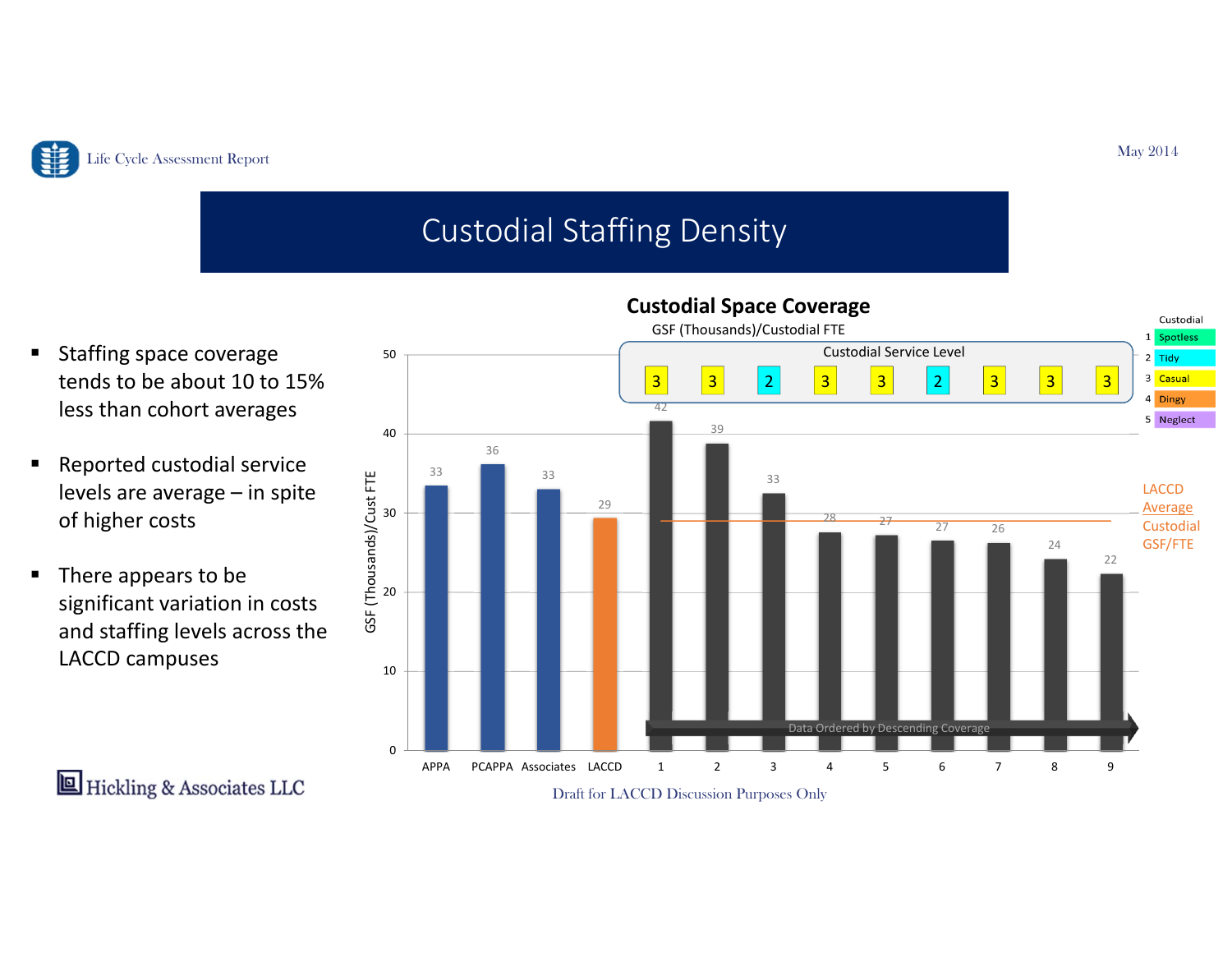

#### Maintenance Total Cost



**Maintenance Cost** Maintenance Total \$/GSF

- **Institutional building** maintenance costs appear to be higher than cohort averages
- $\blacksquare$ ■ There is significant variation across the colleges

Hickling & Associates LLC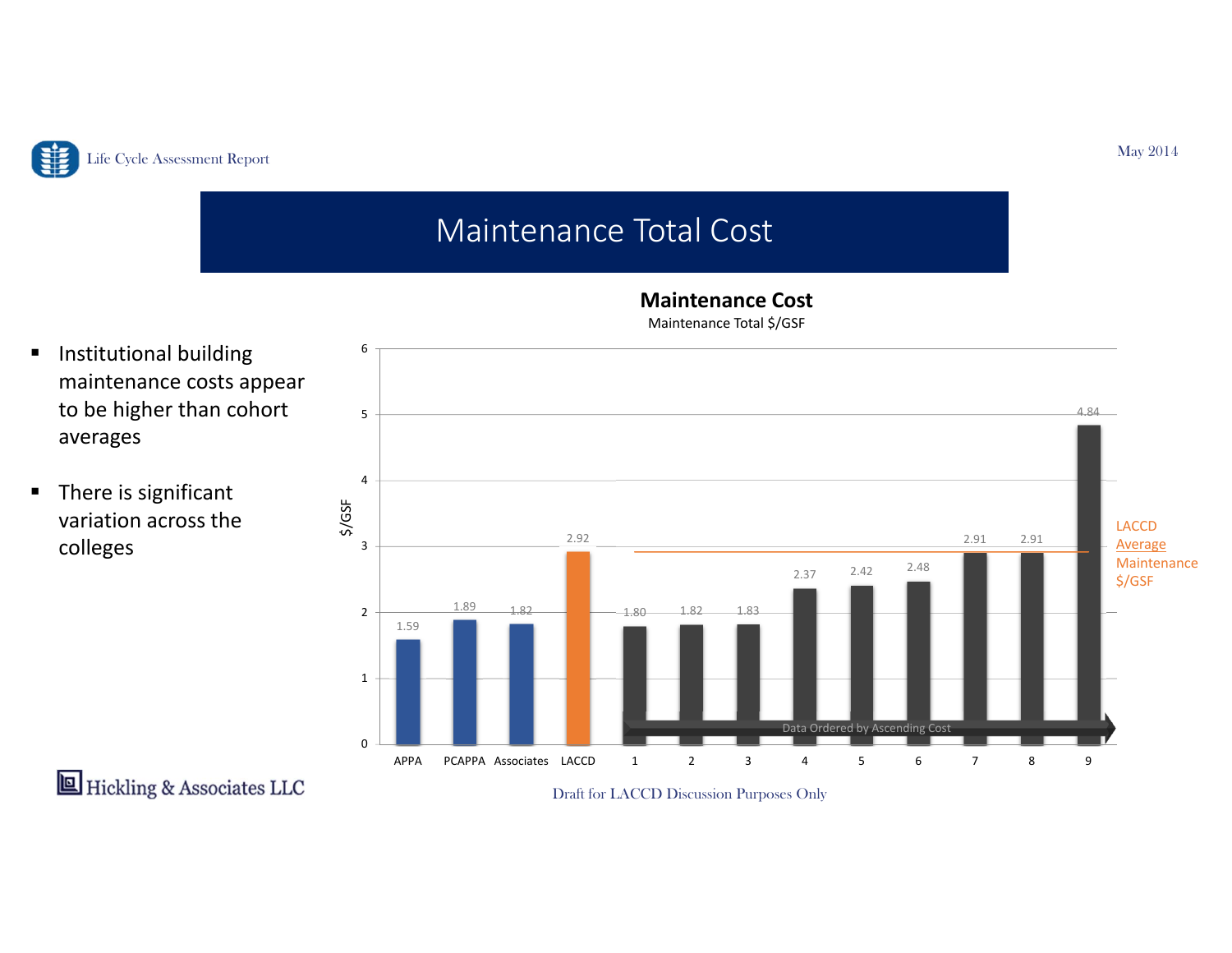

### Maintenance Staffing Density

- $\blacksquare$  Staffing coverage trends 30% less than cohort averages
- Reported building maintenance service levels are average – in spite of higher costs
- $\blacksquare$ **There appears to be** significant variation in costs and staffing levels across the LACCDcampuses

Hickling & Associates LLC

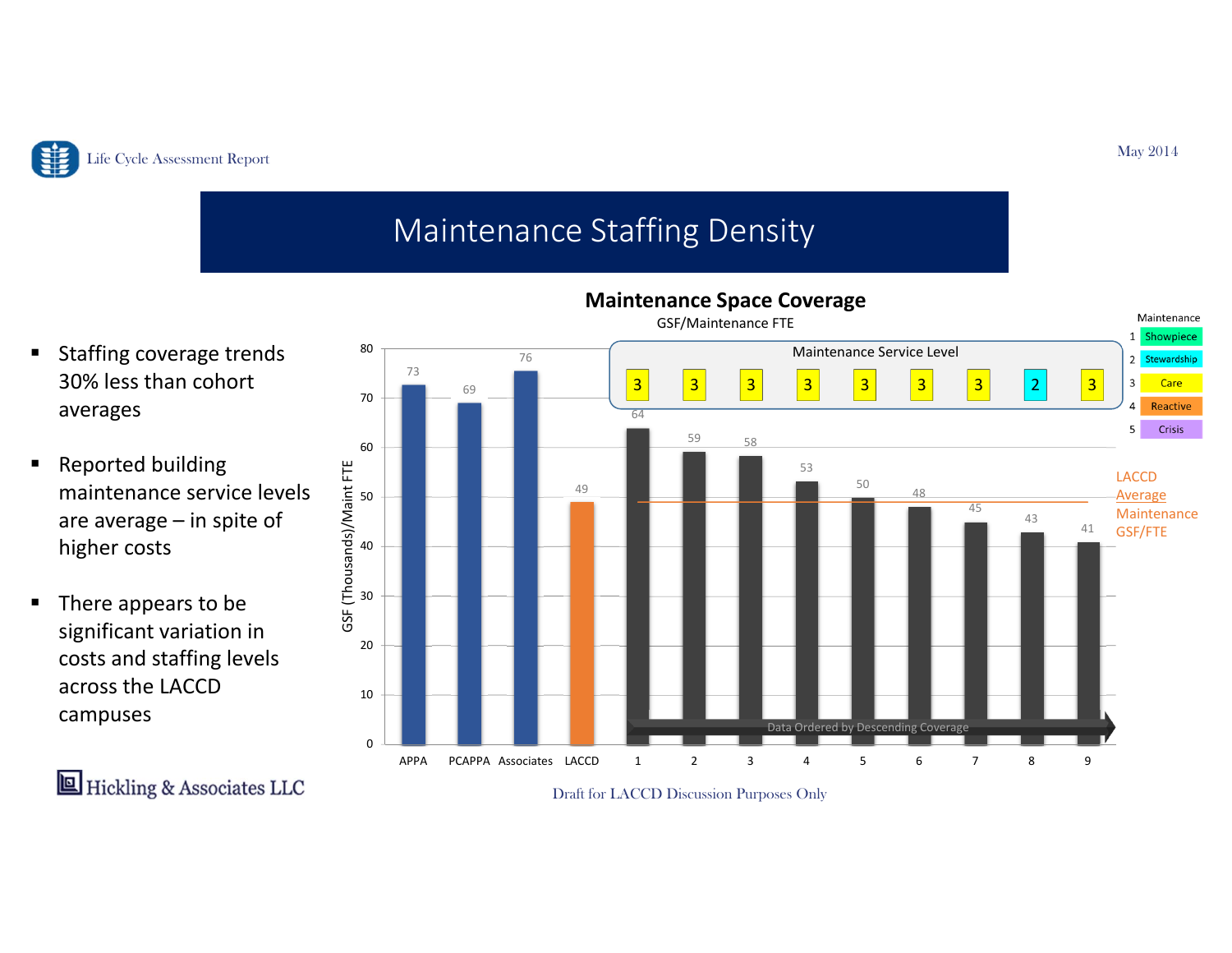

#### Findings

- $\checkmark$  Maintenance and operations costs (M&O) trend higher than other comparable institutions
- $\checkmark$  Staffing and service levels show some variation across LACCDinstitutions.
- $\checkmark$  Ad hoc work processes with significant variation between campuses
- o Service levels targets are average in spite of staff covering less space than comparable institutional averages
- o Staff lack consistent training and equipment to support M&O activities on sophisticated new buildings
- o Results in discrepancies in cleanliness and maintenance service levels betweeninstitutions

#### Recommendations

Implement an improvement program that provides <sup>a</sup> consistent, standardized level of service across all LACCDinstitutions :

- 1. Management, supervisory and staff training and development to support modern M&O activities
- 2. Provide standardizedequipment across all institutions

Hickling & Associates LLC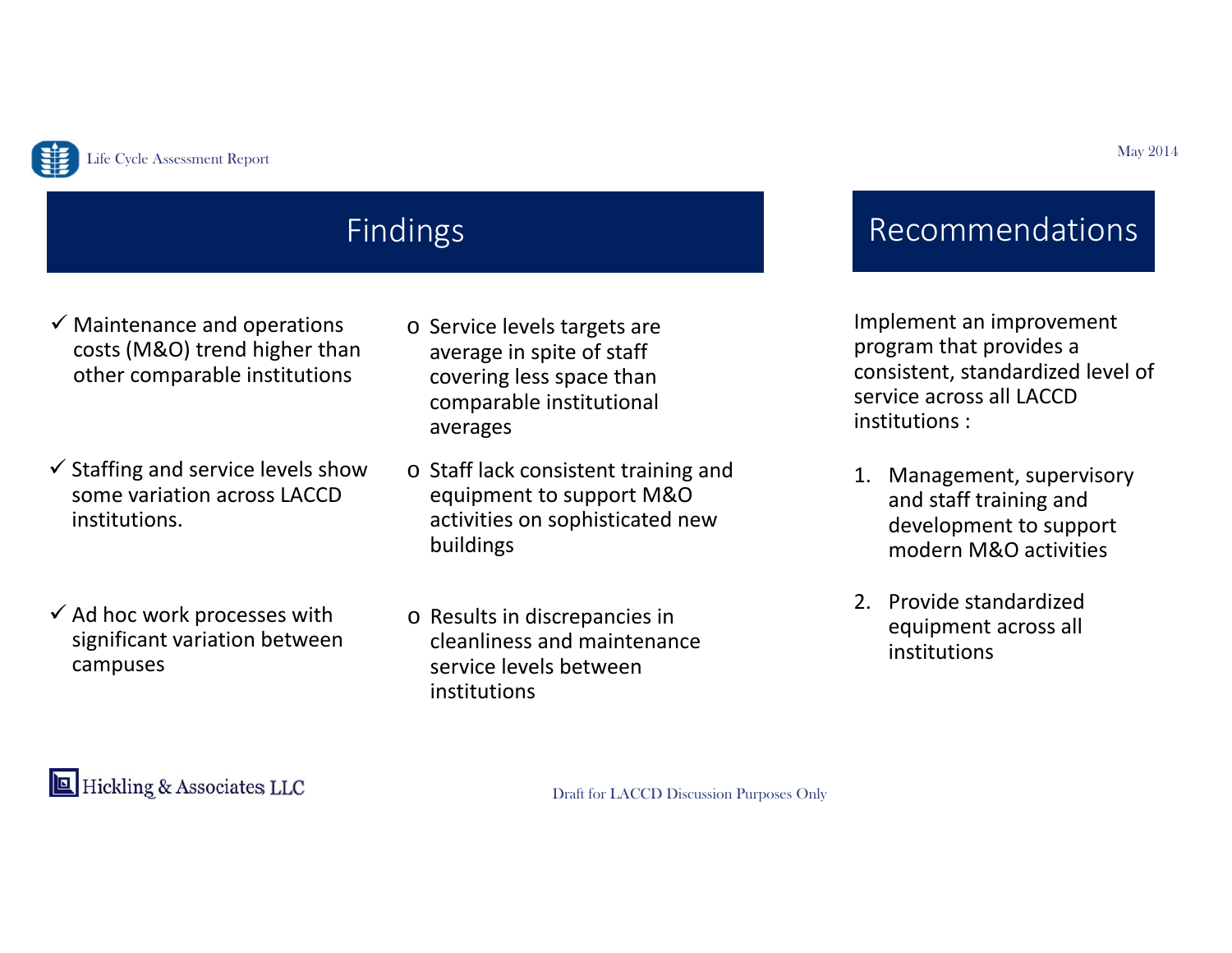

### Recommended Next Steps

Custodial enhancementhas great potential to both improve service and cost effectiveness

New space will require \$1.9 Million at current cost levels

Invest in training, cleaning tools and methodology to absorb new space with current workforce

Hickling & Associates LLC

#### **It is recommended that the District initiate <sup>a</sup> custodial development program to support the following goals:**

- •A consistent high level standard of cleanliness across all LACCD colleges;
- $\bullet$  Create productivity enhancement that will support the absorption of the remaining new buildings with the existing custodial resource base.

#### **Benefits and Justification:**

- • At the current LACCD cost of cleaning, providing custodial services for an additional nearly million GSF will be an annual commitment of approximately \$1.9 million per year.
- • Making <sup>a</sup> one time investment in training and equipping the custodial work force, along with management and supervision development, would provide productivity increases that would allow the additional space to be cleaned by the current available resources.